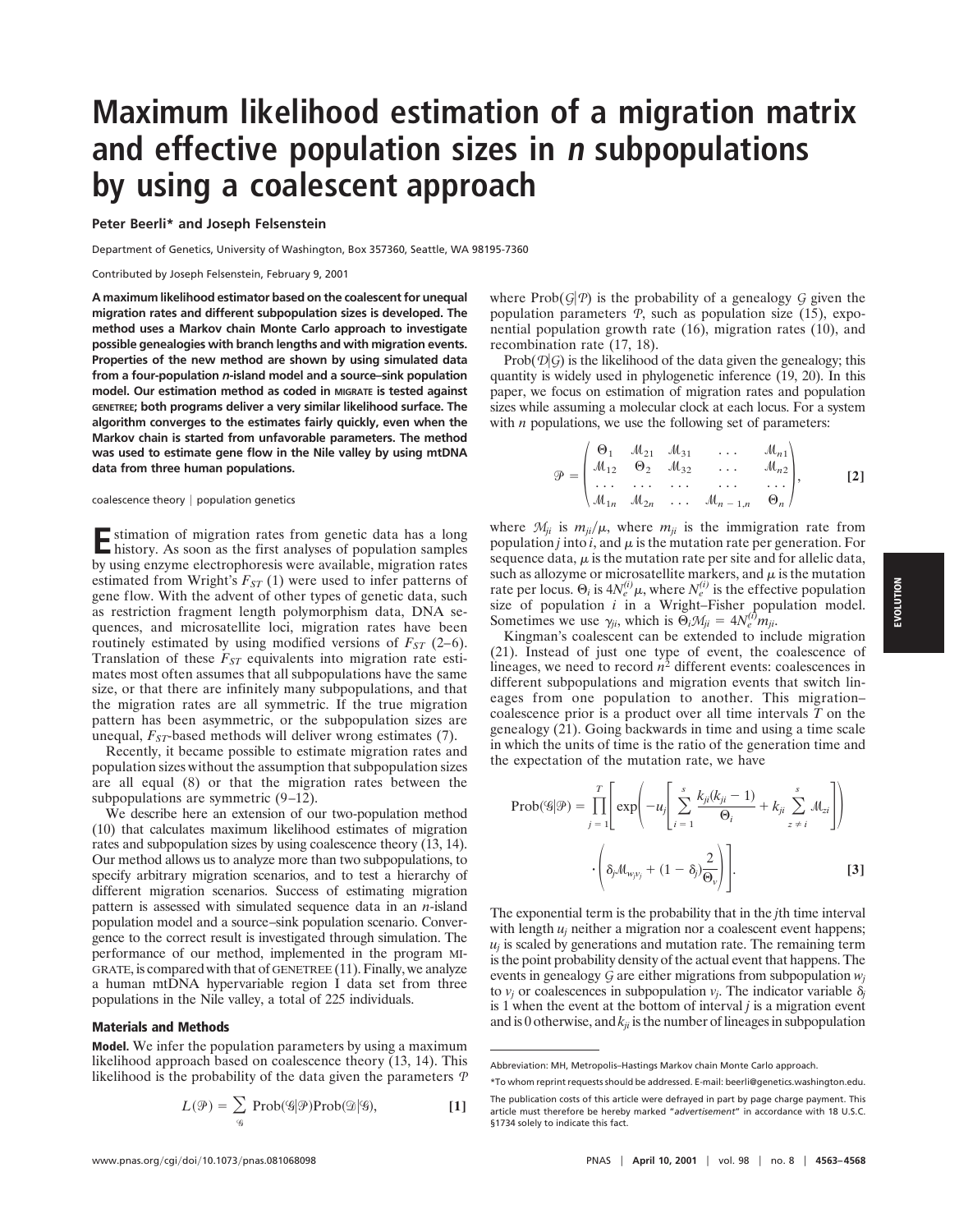

**Fig. 1.** *n*-island model with four populations of equal size, exchanging migrants with equal rates.

*i* during time interval *j*. No modification of the genealogy likelihood Prob $(\mathcal{D}|\mathcal{G})$  is necessary to accommodate migration events, as they occur independently of mutation. The modified coalescent probability (3) and the genealogy likelihood are rather easy to calculate.

Unfortunately, the sum of the probabilities of all possible genealogies with different topologies and branch lengths cannot be calculated because there are infinitely many of them and no analytical solution for the integral over branch lengths or topologies is available. But it can be approximated by using the Metropolis–Hastings Markov chain Monte Carlo approach (22, 23). This approach (which we denote MH) concentrates the sampling of genealogies *G* in those regions of the genealogy space that contribute most to the final likelihood. With MH importance sampling, we compute instead of the likelihood *L*(*P*) the ratio  $L(P)/L(P_0)$ , where  $P_0$  are the parameters that were used to sample the genealogies. This is

$$
\frac{L(\mathcal{P})}{L(\mathcal{P}_0)} \approx \frac{1}{g} \sum_{i=1}^{g} \frac{\text{Prob}(\mathcal{G}_i | \mathcal{P})}{\text{Prob}(\mathcal{G}_i | \mathcal{P}_0)},
$$
\n[4]

where *g* is the number of sampled genealogies. Our derivation of formula **4** from formula **1** was described earlier (10) and is essentially a standard MH scheme (24). The denominator  $L(P_0)$ is unknown, so that we cannot estimate the absolute likelihood, but this likelihood ratio is proportional to the absolute likelihood function. The parameter estimates obtained by maximizing this approximate likelihood ratio will approach the maximum likelihood estimates as the number of sampled genealogies *g* becomes infinite (22, 23). We find that very good estimates are achieved with a moderate number of genealogies (10, 15–17).

Our MH approach needs a set of starting parameters  $P_0$  and an initial genealogy. These starting parameters can often be found by using a simpler method, such as methods based on  $F_{ST}$  (25). The first genealogy is created by using a UPGMA (Unweighted Pair Group Method using arithmetic averages) method (see ref. 19) to construct the topology, and by using Sankoff's parsimony method

(26) to reconstruct the minimal number of migrations on that topology. The branch lengths of this initial genealogy are drawn randomly from a coalescent density for that topology given  $P_0$ . Our MH method (10) moves through genealogy space by making small rearrangements of branches of the current genealogy. A new genealogy is accepted with probability equal to the ratio of the likelihood of the old genealogy and the likelihood of the new [(for details, see ref. 10)  $r = \min(1, \text{Prob}(D|G_{new})/\text{Prob}(D|G_{old})].$ 

With a random or otherwise inappropriate starting genealogy and an inappropriate  $P_0$ , the program can spend much time in regions with highly improbable genealogies. To overcome these starting conditions, we use an adaptive scheme that samples 10 short chains, in each of which several thousand genealogies are sampled, followed by two or three long chains, each of which samples many tens or hundreds of thousands of genealogies. After each chain, we reestimate the parameters *P* by maximizing the likelihood ratio (4). These  $P$  are taken as the  $P_0$  of the next chain. The last long chain is used for the final estimates of *P*; the earlier chains are used only to obtain good starting parameters.

One would like to know not only the maximum likelihood values of the population parameters, but also confidence intervals for these parameters. Approximate confidence intervals can be generated in a maximum likelihood framework by using either the curvature of the likelihood at its maximum or profile likelihoods (27). The latter are more appropriate for our purposes, as curvature-based estimates can be unreliable with many parameters unless there are many loci. For an approximative confidence interval for a single parameter, we compare twice the logarithm of the ratio of its profile likelihoods to the quantiles of the  $\chi^2$ -distribution with one degree of freedom (27) for the desired level of confidence. If a researcher needs multiparameter confidence intervals, she would need to use a Bonferroni correction or a likelihood ratio test with the correct number of degrees of freedom. The latter method is implemented in MIGRATE. This likelihood-ratio-based approach may be inappropriate for data that in theory cannot be extended, such as mtDNA, because the  $x^2$  approximation becomes exact only as we add a large number of loci.

#### **Results**

**Simulation Study.** Data sets were created by using an approach first described by Hudson (28). For some given set of true parameters  $\Theta_i$  and  $4N^{(i)}m_{ii}$ , a coalescent genealogy is created. This genealogy is then used to evolve sites according to the Kimura two-parameter substitution model (29), starting at the root of that genealogy. The sites resulting at the tips are taken as the data. We used 500 sites

4*Nm*

**Table 1. Averages of population parameters of a** *n***-island population (see Fig. 1) based on 100 simulated data sets, each with 10 unlinked loci**

|              |       |          | $4$ IVIII         |                   |                   |                   |
|--------------|-------|----------|-------------------|-------------------|-------------------|-------------------|
| Population i |       | $\Theta$ | $1 \rightarrow i$ | $2 \rightarrow i$ | $3 \rightarrow i$ | $4 \rightarrow i$ |
|              | 2.5%  | 0.0085   |                   | 0.7394            | 0.6716            | 0.6586            |
|              | ML    | 0.0104   |                   | 1.0043            | 0.9280            | 0.9136            |
|              | 97.5% | 0.0121   |                   | 1.4329            | 1.3361            | 1.3161            |
| 2            | 2.5%  | 0.0083   | 0.6688            |                   | 0.6745            | 0.6316            |
|              | ML    | 0.0102   | 0.9236            |                   | 0.9201            | 0.8752            |
|              | 97.5% | 0.0118   | 1.3254            |                   | 1.3197            | 1.2626            |
| 3            | 2.5%  | 0.0083   | 0.6882            | 0.6311            |                   | 0.5933            |
|              | ML    | 0.0101   | 0.9471            | 0.8840            |                   | 0.8343            |
|              | 97.5% | 0.0117   | 1.3605            | 1.2782            |                   | 1.2155            |
| 4            | 2.5%  | 0.0084   | 0.6616            | 0.6740            | 0.6255            |                   |
|              | ML    | 0.0103   | 0.9149            | 0.9354            | 0.8757            |                   |
|              | 97.5% | 0.0119   | 1.3219            | 1.3536            | 1.2711            |                   |
|              |       |          |                   |                   |                   |                   |

All sequences were 500 bp long. The values shown are the 2.5% percentile, the maximum likelihood estimates, and the 97.5% percentile of the population sizes  $\Theta$  and 4*Nm*, where *m* are the immigration rates. The true  $\Theta$  was 0.01 and the true 4*Nm* was 1.0. The populations in the rows receive immigrants from those in the columns. ML, maximum likelihood.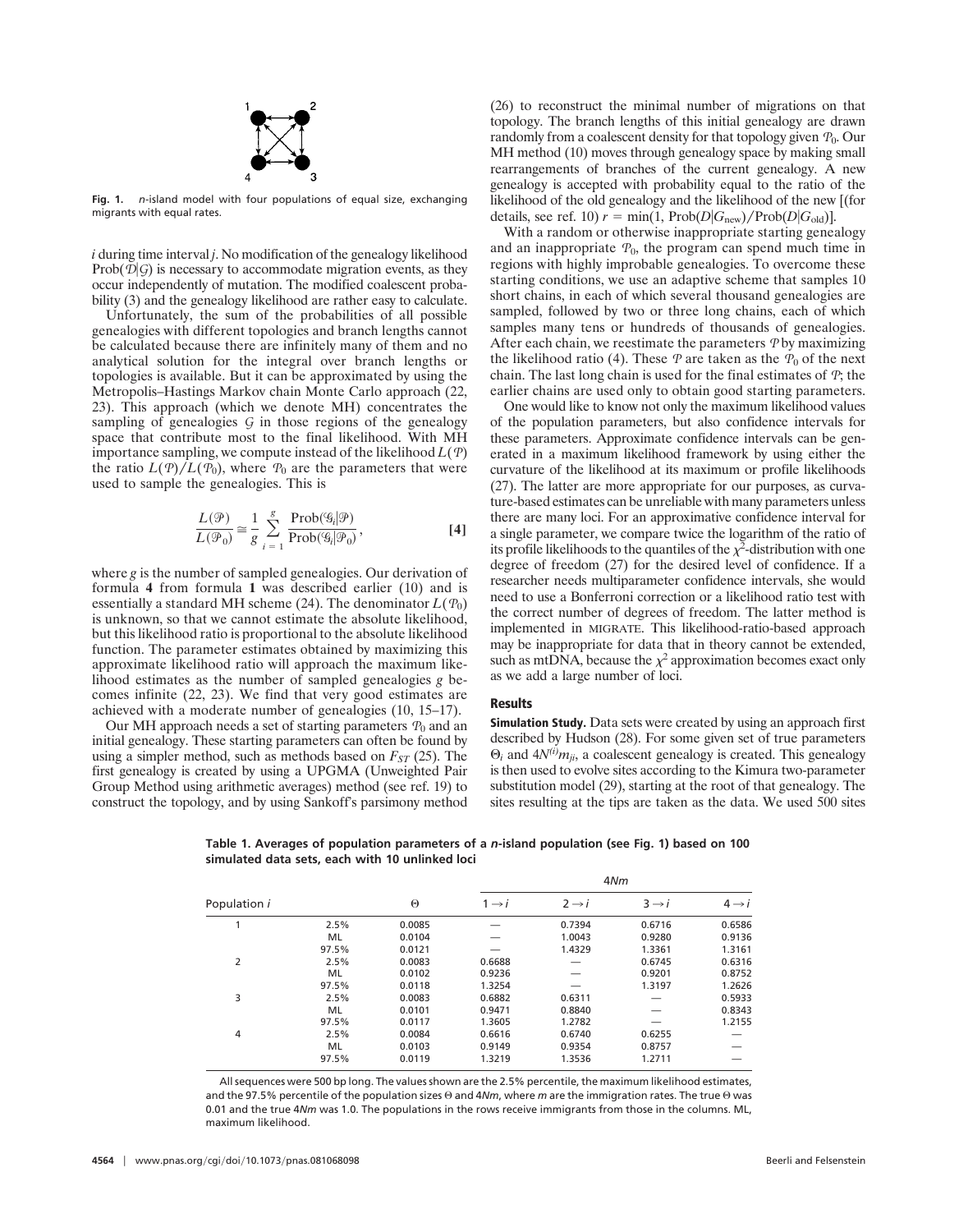

**Fig. 2.** A source–sink population complex. (*A*) Arrows mark directions of migration, and disk sizes are proportional to population sizes. (*B*) The corresponding population connection matrix used in MIGRATE. The matrix contains specifications for  $\Theta$  on the diagonal and for the *M* off-diagonal.  $*$  indicates this parameter is estimated without restriction, and 0 indicates it is held to 0 so there is no direct gene flow between these subpopulations.

for each locus in all simulations, except for the comparison of our own results with those from GENETREE (11).

n*-island model.* We simulated a 4-island model and were generating 100 10-locus data sets with 25 individuals sampled from each of 4 subpopulations (Fig. 1).

The values for the  $\Theta_i$  were taken to be equal and set to 0.01, a value that is moderately close to the estimate of  $\Theta = 0.039$  from mtDNA control region domain I sequences from the Nuu-Chah-Nulth people (15). The migration parameters 4*Nm* were all set to 1.0. Data sets were analyzed twice, once under the assumption that this is a symmetric *n*-island model with two parameters  $\Theta$ and 4*Nm*, which are the same in all populations, and once under the assumption that we have  $n^2$  parameters, *n* different  $\Theta_i$  and  $n(n-1)$  different  $4N_i m_{ji}$ .

The averages for the two parameters of the *n*-island model were  $\bar{\Theta} = 0.00999$  with an SE of 0.00007 and  $4Nm = 0.96327$  with an SE of 0.01351. Averages of the limits of the one-parameter 95% profile confidence intervals were (0.00888, 0.01089) and (0.86656, 1.12981), respectively. The estimates for the full migration matrix model with all 16 parameters is shown in Table 1. The estimates for the  $\Theta_i$  are surprisingly precise given the parameter-rich model, but most of the 4*Nimji* are lower than the true value parameter, although the averages of the individual 95% profile confidence intervals include the true parameter values.

*Source–sink model.* The full model with *n* population sizes and  $n(n-1)$  migration rates is able to detect asymmetric gene flow and differences in population sizes. But for some analyses, this freedom is undesirable because the researcher already has some idea of the pattern of gene flow or the population sizes and may want to fix population sizes, force migration rates to be symmetric, use equal migration rates, or set some migration rates to zero. This goal can be achieved in MIGRATE by using a migration connection matrix  $(\text{http://evolution.genetics.washington.edu/lamarc/migratedoc/})$ migratedoc.html), such as the one shown in Fig. 2.

One hundred simulated 10-locus data sets from the populations shown in Fig. 2 were analyzed by using the full set of 16 parameters, and 50 data sets were analyzed by using only the 7 parameters implied by the migration-connection matrix.

Some of the simulations in Table 2 do not recover the true values of the migration parameters very well: all parameters with true parameter values of 0.0 are overestimated. Most disturbing are the values for migrations from population 2 to 1, from 3 to 2, and from 4 to 1. But this fact is not surprising, as all parameters are bounded by zero but have no upper limit. Our estimates must deliver a value greater than zero, so that the result must be an upwards bias. In addition, if we do not know the directionality of gene flow, finding the same haplotype in two or more populations will force the program to estimate at least a small migration rate in the wrong direction. Only a few mutations will arise in the small population and be visible in the sample, and only those unique mutations would contribute to inferring that that gene flow from the small population to the big population is very small. Thus, we would need many loci to establish this directional pattern.

If we know the migration model and need to estimate only 7 instead of 16 parameters, the maximum likelihood estimates are almost identical to those for the parameter-rich model shown in Table 2, but the profile confidence intervals are slightly smaller: the coefficients of variation (CV) of the parameters are about 25% smaller than with the full model. For example, with 7 parameters, the CV for  $\gamma_{12}$  is 0.299, whereas for the full model, the CV for  $\gamma_{12}$  is 0.392.

**Convergence of Our Metropolis–Hastings Sampling Method.** Our Metropolis–Hastings Markov chain algorithm is irreducible, as it can reach any possible genealogy from any other. However, it may take a very long time until the proper regions of the parameter space are found, because the algorithm is sensitive to the start parameters. This problem is specific not to our algorithm but to any MH algorithms that draw correlated samples. There is no simple criterion to judge when the program has converged to the best possible answer. Several convergence measures have been suggested, but there is no guarantee that convergence occurs in a given run (30). We have used a simple graphical method to explore convergence of the two-parameter

| Table 2. Averages of population parameters of a source-sink population (see Fig. 2) |  |  |  |
|-------------------------------------------------------------------------------------|--|--|--|
|                                                                                     |  |  |  |

|              |       |          | 4Nm               |                   |                   |                   |
|--------------|-------|----------|-------------------|-------------------|-------------------|-------------------|
| Population i |       | $\Theta$ | $1 \rightarrow i$ | $2 \rightarrow i$ | $3 \rightarrow i$ | $4 \rightarrow i$ |
| 1            | True  | 0.05     |                   | 0.0               | 0.0               | 0.0               |
|              | 2.5%  | 0.0408   |                   | 0.1655            | 0.0358            | 0.0338            |
|              | ML    | 0.0465   |                   | 0.2734            | 0.0892            | 0.0817            |
|              | 97.5% | 0.0547   |                   | 0.4465            | 0.1730            | 0.1623            |
| 2            | True  | 0.05     | 1.0               |                   | 0.0               | 0.0               |
|              | 2.5%  | 0.0411   | 0.6676            |                   | 0.5783            | 0.0157            |
|              | ML    | 0.0471   | 0.8917            |                   | 0.7775            | 0.0533            |
|              | 97.5% | 0.0560   | 1.3088            |                   | 1.1648            | 0.1215            |
| 3            | True  | 0.01     | 0.0               | 1.0               |                   | 0.0               |
|              | 2.5%  | 0.0097   | 0.0425            | 0.5600            |                   | 0.0030            |
|              | ML    | 0.0113   | 0.0949            | 0.7238            |                   | 0.0156            |
|              | 97.5% | 0.0136   | 0.1807            | 1.0451            |                   | 0.0403            |
| 4            | True  | 0.01     | 0.1               | 0.0               | 0.0               |                   |
|              | 2.5%  | 0.0086   | 0.0356            | 0.0076            | 0.0046            |                   |
|              | ML    | 0.0101   | 0.0699            | 0.0252            | 0.018             |                   |
|              | 97.5% | 0.0121   | 0.1309            | 0.0579            | 0.0441            |                   |

Each of the 100 simulated data sets had 10 unlinked loci, each of which was 500 bp long. The values shown are the true values, the 2.5% percentile, the maximum likelihood estimates, and the 97.5% percentile estimates of Q and 4*Nm*. ML, maximum likelihood.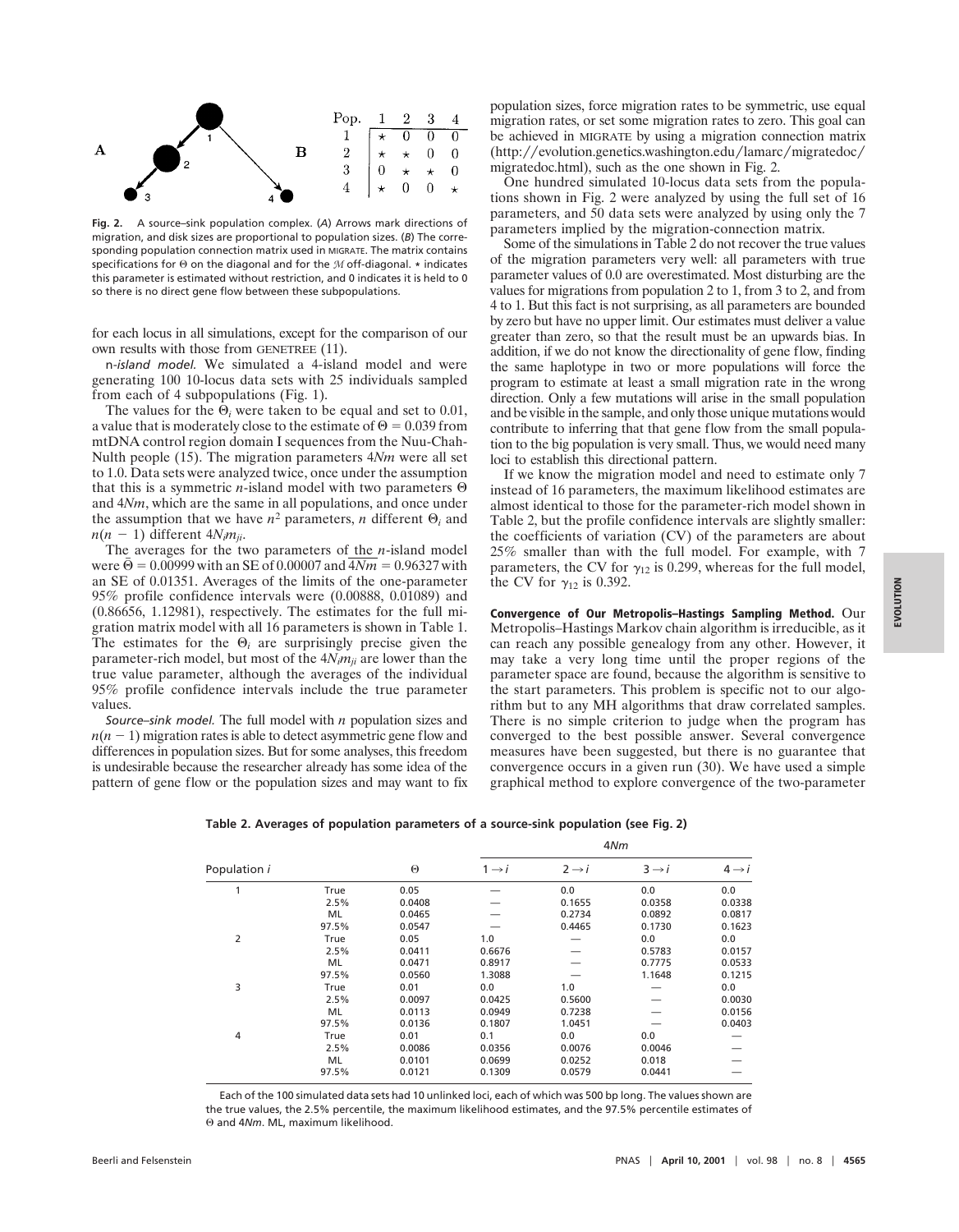

**Fig. 3.** Convergence of parameter estimates in MIGRATE. Four runs by using different initial parameter settings in MIGRATE: (A)  $\Theta_0 = 0.1$  and  $M_0 = 2$ , (B) 0.001 and 2, (C) 0.1 and 200, (D) 0.001 and 200. *E* shows run that was started with values from an  $F_{ST}$  based method with  $\Theta_0 = 0.0097$  and  $M_0 = 97$ . *F* compares the average surface of *A–D* with *E*. In *A–E*, the line marks the trajectory of the parameter estimates over successive chains to the final estimate (black disk). Solid contour lines depict approximate 50 and 95% likelihood-based confidence regions. Gray-scale contour areas are from dark to light, 50, 95, 99% confidence regions of the average of *A–D*. The data set was generated by using  $\Theta = 0.01$  and  $M = 100$  (dashed lines).

model (Fig. 3). A single-locus data set of DNA sequences with 500 bp with 100 individuals sampled from a symmetric model with 4 populations was generated with  $\Theta = 0.01$  and  $M = 100$ . We ran four cases each with starting parameters  $(\Theta_0, \mathcal{M}_0)$  equal to  $(0.0001, 2)$ ,  $(0.001, 200)$ ,  $(0.1, 200)$ , and  $(0.1, 2)$  (see Fig. 3). Each run had 10 short chains, each with a total of 20,000 genealogies, and 3 long chains each with a total of 110,000 genealogies. The first 10,000 genealogies in each chain were discarded. At the end of each chain, the parameters were estimated and recorded, and the next chain was then started with these new parameters. These four cases were then compared with a very long run (five times longer) that started from estimates  $\Theta_0$  and  $M_0$ , which were based on  $F_{ST}$  estimates.

The starting points  $P_0$  chosen for this convergence study are fairly far from the true parameter values (see ref. 31), but the adaptive improvement of the *P*<sup>0</sup> moves gradually toward parameters of highest likelihood for this data set, as can be seen in Fig. 3: in *A*, *B*, *D*, and *F*, the trajectories are moving toward values close to the true parameters, namely toward the maximum likelihood estimates for this specific data set,  $P_{data}$ . In Fig. 3C, the trajectory first moves toward high *M* values (256.4, outside of the shown frame) while staying at low  $\Theta$  (0.0066) and then returns toward  $P_{data}$ .

**Comparison with GENETREE.** GENETREE (11) can use only sequence data that evolve according to an infinitely-many-sites model. To approximate this model, we simulated data according to the Kimura two-parameter model, but when more than one mutation occurred on the genealogy for a given site, we split the site into two or more new sites, so that each of these new sites would have mutated only once or not at all. We simulated sequence data for 100 loci with 500 bp each that evolved according to this infinite-sites model with 2 populations with 2 sampled individuals each. The subpopulations had the same size ( $\Theta_i = 0.002$ ) and had a symmetric migration model with rate  $4Nm = 0.1$ . This data set was analyzed with GENETREE after removal of the invariant sites and also analyzed with MIGRATE for the full set of sites. We chose to evaluate a data set with few individuals and these parameters so that we can compare the outcomes of both programs independent of their ability to search the genealogy space. With GENETREE, we sampled 1,000 genealogies per locus and used the true parameters to run the sampling process. Our true parameters defined the driving parameters for GENETREE to be  $\theta_0 = 4$ , and  $4Nm_0 = 0.2$ . The  $\theta_0$  and  $4Nm_0$ used in GENETREE are computed from the mutation rate per locus, and *N* is the size of the whole population. MIGRATE was run at its default values, except for the following settings: the starting  $P_0$  were set to the true values, and the lengths of sampling were set to 10 short chains each of 400 genealogies, of which the first 100 were discarded and then every third genealogy used for the parameter estimation, and then two long chains with 1,600 genealogies each, of which the first 100 were discarded and then every third one was used for parameter estimation. This was a total of 7,200 genealogies visited per locus.

With a large number of loci, one expects that the results should converge to the values used to generate the data. With 100 loci and only 4 sampled individuals, there is much uncertainty about the parameters, but both programs include the true parameter values in their 50% confidence regions (Fig. 4).

MIGRATE spent 45 min for the whole 100-locus data set on a computer with a 166-MHz Pentium processor, running LINUX. It was sampling  $\approx 271$  genealogies with 4 tips per second; GENETREE spent roughly 350 min on the same computer, and it evaluated about 5 genealogies per second. However, MIGRATE's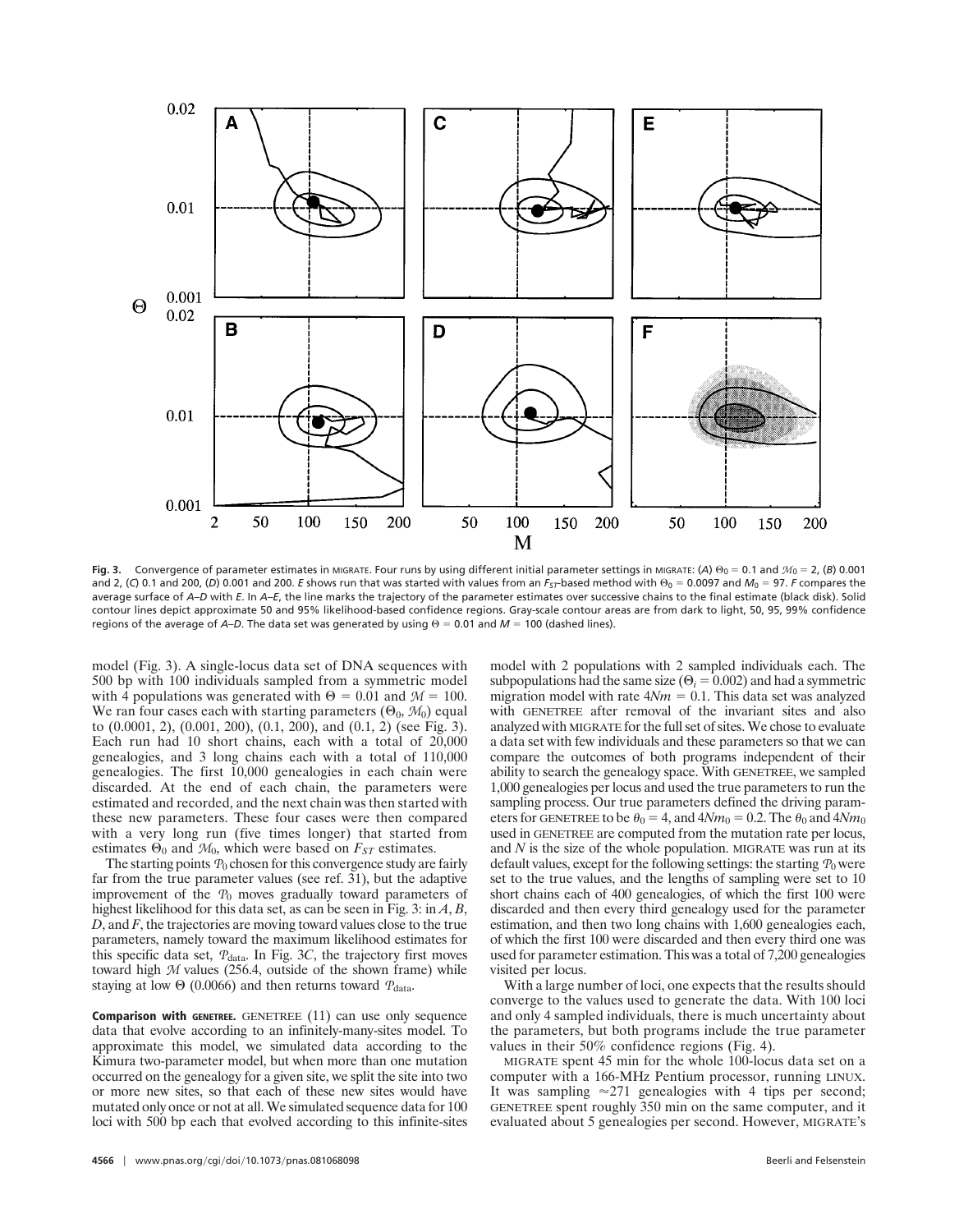

**Fig. 4.** Comparison between results from MIGRATE and GENETREE. The logarithm likelihood contours inferred by MIGRATE are drawn with solid lines, and those inferred by GENETREE with broken lines. Contour lines enclose approximate 50, 95, and 99% likelihood-based confidence regions. The dashed lines mark the true parameter values used to generate the data set.

genealogies are autocorrelated, whereas GENETREE's are independently sampled.

**Example Data Set.** For a real-world example, we used aligned mtDNA control region domain I sequences of populations from the Nile valley, described by Krings *et al.* (32). The aligned sequences were taken from the compilation of Handt *et al.* (33). We chose the following three groups: Egypt (79 sequences), Nubia (69 sequences), and Sudan (79 sequences). These 225 sequences certainly violate several of the assumptions MIGRATE is based on: the ''populations'' are assemblages of local populations, some or all of the population sizes were not constant, and migration rates between the populations were most likely not constant over time.

In our analysis, we ignored the existence of unsampled populations but took into account that mutation rates of the mtDNA control region Domain I data are heterogenous among sites by using a Hidden Markov Model with F84 mutation model with 4 rates (0.025, 0.239, 0.787, 2.354) with equal probability (34). This is an approximation to a Gamma distribution with  $\alpha = 0.3$  (see ref. 35). We used a transition–transversion ratio of 15 and the empirical base frequencies (A: 0.3302, C: 0.3313, G: 0.1161, T: 0.2225). We analyzed the data by using starting  $\Theta_i$  of 0.5 and  $M_{ii}$ of 5.0. Because of the size of the problem, we used a Metropoliscoupled MH algorithm (36) with four independent chains that accept at different rates. The chain that was used for the estimates uses an unmodified acceptance ratio, whereas the others accept more often. Switching between neighboring chains followed the approach of Kuhner and Felsenstein (37).

The results of the analysis are shown in Table 3. The gene flow among the populations seems to be moderate, except that there is considerable gene flow from Egypt into Nubia and from Sudan into Nubia.

## **Discussion**

The present method allows us to analyze a wide range of different population models. It allows us to estimate as many as *n* population sizes  $\Theta_i$  and  $n(n - 1)$  immigration rates  $M_{ii}$  or as few as two parameters, a Q that is equal for all subpopulations and an *M* that is the same between all pairs of subpopulation. With the migration connection matrix, one can analyze arbitrary migration models where some migration routes are not allowed. This versatility allows

**Table 3. Gene flow between three human populations (Egypt, Nubia, Sudan) in the Nile valley (32)**

|              |                          | $2N_f m$              |                       |                       |  |
|--------------|--------------------------|-----------------------|-----------------------|-----------------------|--|
| Population i | Θ                        | Sudan $\rightarrow i$ | Nubia $\rightarrow i$ | Eqypt $\rightarrow i$ |  |
| Sudan        | 0.122<br>$0.094 - 0.158$ |                       | 3.19<br>$1.70 - 5.61$ | 3.70<br>$2.06 - 6.29$ |  |
| Nubia        | 0.107<br>$0.072 - 0.162$ | 37.50<br>27.04-54.97  |                       | 28.41<br>19.11-43.16  |  |
| Eqypt        | 0.108<br>$0.169 - 0.372$ | 5.14<br>$2.83 - 8.78$ | 4.45<br>$2.38 - 7.78$ |                       |  |

A total of 225 mtDNA control region Domain I sequences from the database of (ref. 33) were analyzed. The maximum likelihood estimate and the 95% profile confidence intervals of population sizes  $\Theta = 2N_f\mu$ , where  $N_f$  is the effective population size of females and  $\mu$  is the mutation rate per generation and per site, and 2*N<sub>f</sub>m*, the number of immigrant females per generation, are shown. The receiving populations are in the rows.

us to consider biologically relevant migration scenarios and to put some of the complication under the control of the user.

The MH technique for this method is identical to that described in ref. 10. Our method wanders through the sample space by proposing local changes on a genealogy and rejecting or accepting such a changed genealogy according to their likelihood. These changes in genealogy are reversible: we showed (10) that this branch insertion and removal process allows us to connect any two genealogies with a modest number of rearrangements, and that genealogies are sampled in proportion to  $Prob(G|P_0)$  Prob $(G|D)$ . This MH sampler will converge to the correct answer when run for an infinitely long time, but of course our hope is that convergence will be achieved much earlier. For simple population scenarios, such as in our simulations of the *n*-island model, we can get similar parameter estimates even from bad starting parameters (Fig. 3). Our adaptive scheme using many short chains and a few long chains helps move the sampler into regions with genealogies that have high probabilities. As a result, estimates are more accurate than if they came from a single long chain run at an arbitrary  $P_0$ . For practical purposes, this self-targeting process for finding the appropriate distribution is important, as it seems less desirable to rely on the user to find good starting parameters or to ask the user to restart the estimation process many times.

For large data sets, the researcher may need to run MIGRATE several times with different chain lengths to see whether the length and the number of the chains are influencing the result. Alternative strategies are the use of Metropolis coupling (36) (e.g., our realworld example) or summarizing over different chains (15, 38) or even over different runs. These extensions will improve results but will increase the time for analysis considerably. In GENETREE (11), which is currently the only competing coalescent likelihood program, no such adaptive scheme is used, and the researcher needs to find appropriate starting parameters by doing the iterations by hand. Our and Bahlo and Griffiths' schemes will produce strange estimates when the starting parameters are far from the truth (Fig. 3; ref. 31). Bayesian approaches, although they vary the parameters of interest during the sampling process, will have similar problems if they are based on MH: with increasing numbers of parameters, the search space gets larger and much more sampling needs to be done to produce a proper posterior distribution. So far, there is no Bayesian method for analyzing migration models by using the coalescent, except for the two-population method developed by Nielsen and Slatkin (39).

The comparison with GENETREE shows that for the cases chosen, both methods deliver similarly shaped likelihood surfaces, as they should, because both are approximating the same likelihood criterion (17). For this data set, GENETREE has slightly wider confidence intervals in the  $\Theta$  direction than MIGRATE (Fig. 4). When using only